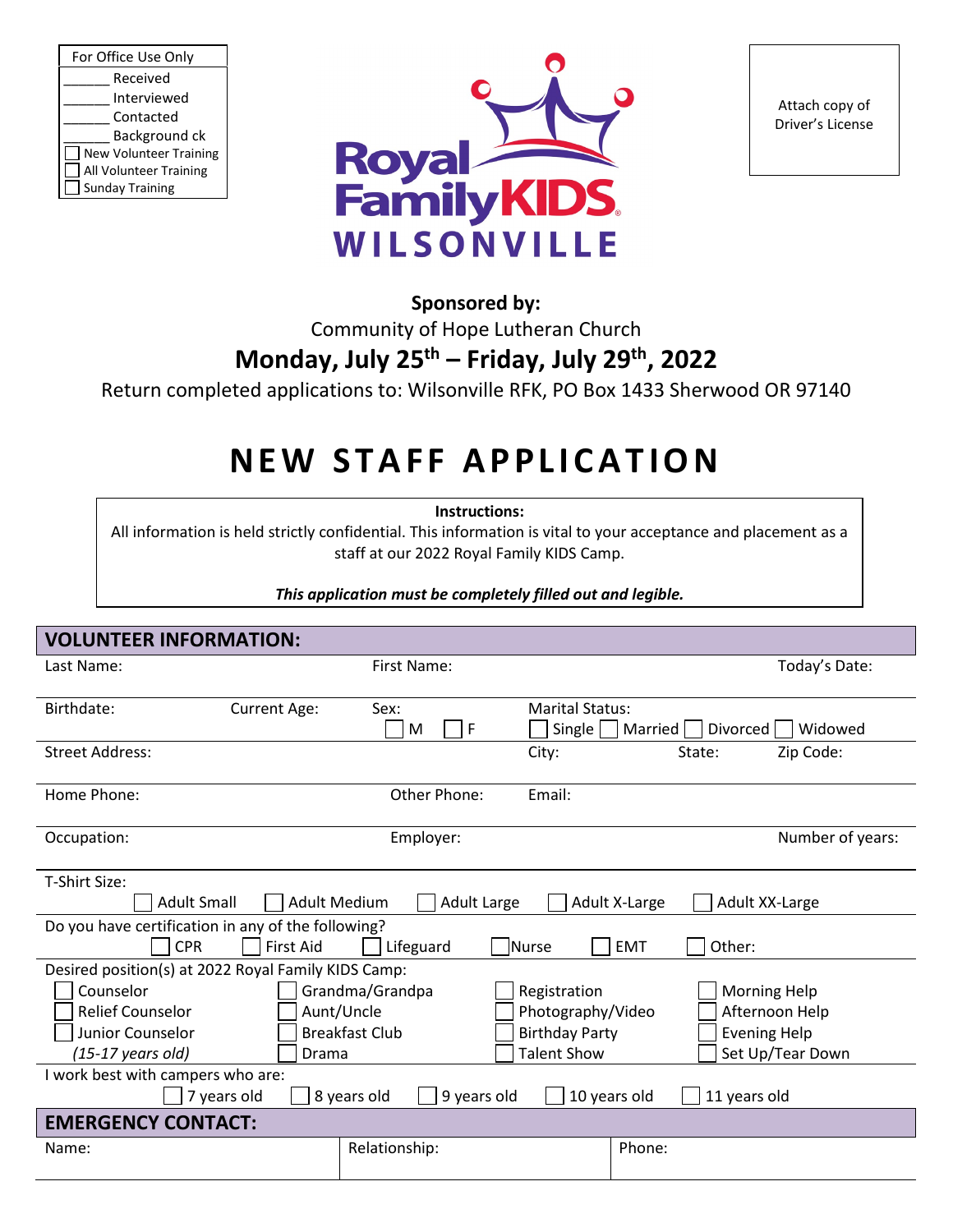| <b>PERSONAL GROWTH:</b>                               |                                                                                                                                                                                                                                |                           |                                 |                          |
|-------------------------------------------------------|--------------------------------------------------------------------------------------------------------------------------------------------------------------------------------------------------------------------------------|---------------------------|---------------------------------|--------------------------|
|                                                       | Do you have previous experience working with children?                                                                                                                                                                         |                           |                                 |                          |
| No                                                    | Ves, please describe: 1999 and 2009 and 2009 and 2009 and 2009 and 2009 and 2009 and 2009 and 2009 and 2009 and 2009 and 2009 and 2009 and 2009 and 2009 and 2009 and 2009 and 2009 and 2009 and 2009 and 2009 and 2009 and 20 |                           |                                 |                          |
|                                                       |                                                                                                                                                                                                                                |                           |                                 |                          |
|                                                       |                                                                                                                                                                                                                                |                           |                                 |                          |
|                                                       |                                                                                                                                                                                                                                |                           |                                 |                          |
|                                                       |                                                                                                                                                                                                                                |                           |                                 |                          |
|                                                       | Do you have previous experience working with abused, neglected or abandoned children?                                                                                                                                          |                           |                                 |                          |
| No                                                    | Ves, please describe: 1999 and 2009 and 2009 and 2009 and 2009 and 2009 and 2009 and 2009 and 2009 and 2009 and 2009 and 2009 and 2009 and 2009 and 2009 and 2009 and 2009 and 2009 and 2009 and 2009 and 2009 and 2009 and 20 |                           |                                 |                          |
|                                                       |                                                                                                                                                                                                                                |                           |                                 |                          |
|                                                       |                                                                                                                                                                                                                                |                           |                                 |                          |
|                                                       |                                                                                                                                                                                                                                |                           |                                 |                          |
|                                                       |                                                                                                                                                                                                                                |                           |                                 |                          |
|                                                       | Were you a victim of abuse, neglect or abandonment yourself?                                                                                                                                                                   |                           |                                 |                          |
| No                                                    |                                                                                                                                                                                                                                |                           |                                 |                          |
|                                                       |                                                                                                                                                                                                                                |                           |                                 |                          |
|                                                       |                                                                                                                                                                                                                                |                           |                                 |                          |
|                                                       |                                                                                                                                                                                                                                |                           |                                 |                          |
|                                                       |                                                                                                                                                                                                                                |                           |                                 |                          |
|                                                       | Please describe why you wish to volunteer with Royal Family KIDS Camp:                                                                                                                                                         |                           |                                 |                          |
|                                                       |                                                                                                                                                                                                                                |                           |                                 |                          |
|                                                       |                                                                                                                                                                                                                                |                           |                                 |                          |
|                                                       |                                                                                                                                                                                                                                |                           |                                 |                          |
|                                                       |                                                                                                                                                                                                                                |                           |                                 |                          |
|                                                       |                                                                                                                                                                                                                                |                           |                                 |                          |
|                                                       | Do you consider yourself to be a Christian?<br>Yes<br>No                                                                                                                                                                       |                           |                                 |                          |
|                                                       | *Royal Family KIDS, Inc. is a faith based organization. We welcome all potential volunteers without regard to race, color,                                                                                                     |                           |                                 |                          |
|                                                       | sex, disability, affectional or sexual orientation, gender identity or expression, age, or national origin, and without                                                                                                        |                           |                                 |                          |
| requiring adherence to any religious belief or creed. |                                                                                                                                                                                                                                |                           |                                 |                          |
|                                                       | Please check the words that best describe you most of the time:                                                                                                                                                                |                           |                                 |                          |
| Social<br>Determined                                  | Leader<br>Talkative                                                                                                                                                                                                            | High energy<br>Persistent | Socially awkward<br>Considerate | Compassionate<br>Patient |
| Likes steady pace                                     | Competitive                                                                                                                                                                                                                    | Likes things orderly      | Stubborn                        | Insecure                 |
| Planner                                               | Messy                                                                                                                                                                                                                          | Outspoken                 | Timid                           | Motivated                |
| Kind                                                  | Peacekeeper                                                                                                                                                                                                                    | Serious                   | Nervous                         | Organized                |
| Shy                                                   | Quiet                                                                                                                                                                                                                          | <b>Bold</b>               | Impulsive                       | Impatient                |
| Likes to get it right                                 | Watches before doing                                                                                                                                                                                                           | Sense of humor            | Gentle                          | Relaxed                  |
|                                                       | Please list below five strengths and five weaknesses you have in working with children (please be specific).                                                                                                                   |                           |                                 |                          |
| <b>Strengths:</b>                                     |                                                                                                                                                                                                                                | <b>Weaknesses:</b>        |                                 |                          |
| 1.                                                    |                                                                                                                                                                                                                                | 1.                        |                                 |                          |
| 2.                                                    |                                                                                                                                                                                                                                |                           |                                 |                          |
|                                                       |                                                                                                                                                                                                                                | 2.                        |                                 |                          |
| 3.                                                    |                                                                                                                                                                                                                                | 3.                        |                                 |                          |
|                                                       |                                                                                                                                                                                                                                |                           |                                 |                          |
| 4.                                                    |                                                                                                                                                                                                                                | 4.                        |                                 |                          |
| 5.                                                    |                                                                                                                                                                                                                                |                           |                                 |                          |
|                                                       |                                                                                                                                                                                                                                | 5.                        |                                 |                          |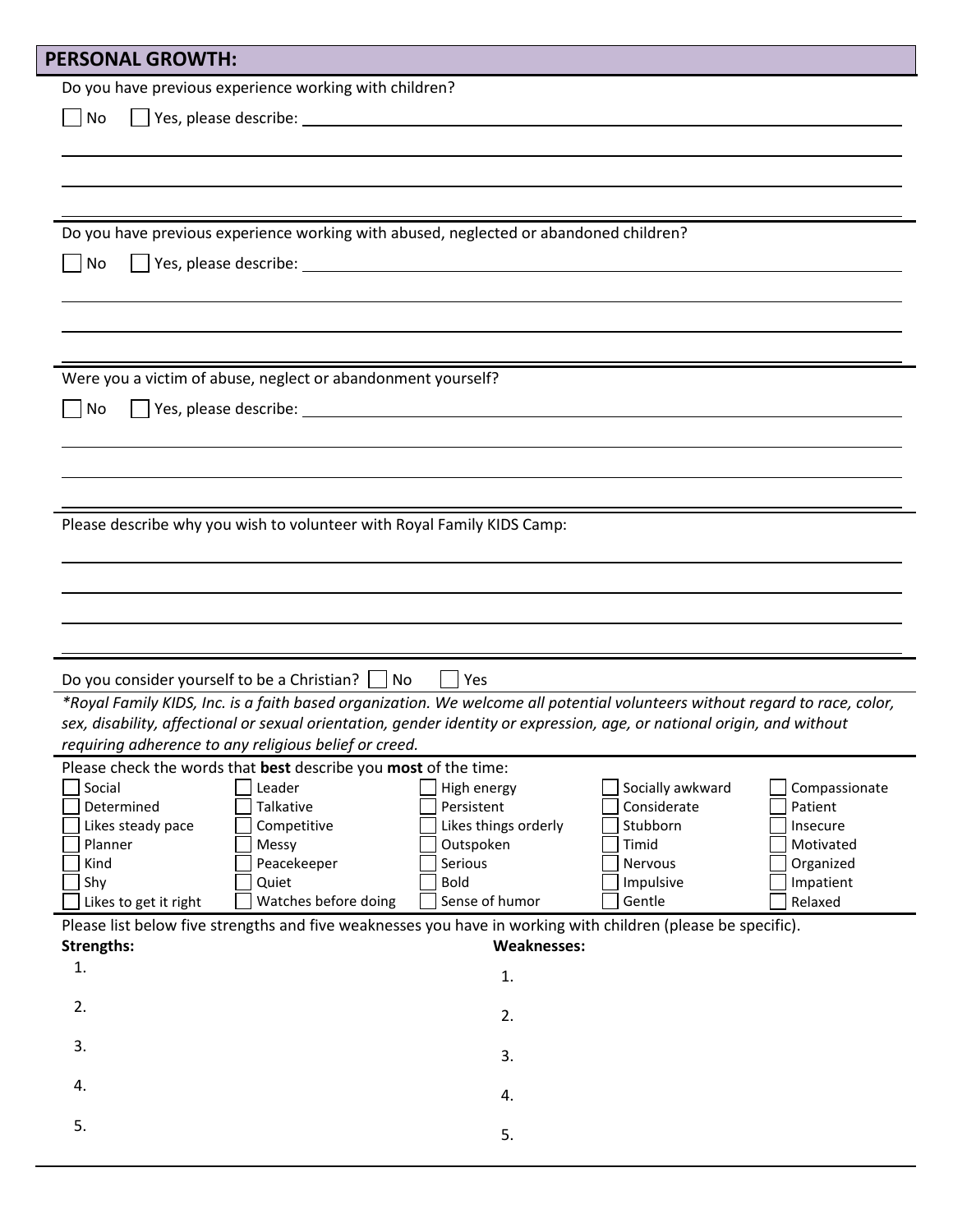|           | <b>RECORD OF EDUCATION:</b> |                                                                                                                                                                                                                                    |                     |
|-----------|-----------------------------|------------------------------------------------------------------------------------------------------------------------------------------------------------------------------------------------------------------------------------|---------------------|
|           | High School:                |                                                                                                                                                                                                                                    | Date of Graduation: |
| College:  |                             | Major:                                                                                                                                                                                                                             | Date of Graduation: |
| Other:    |                             | Major:                                                                                                                                                                                                                             | Date of Graduation: |
|           | <b>PERSONAL REFERENCES</b>  |                                                                                                                                                                                                                                    |                     |
|           |                             | Working with children is demanding and requires a high level of maturity, dedication and professionalism. We ask that<br>you list three references who can speak to your character and skills (not former employers or relatives). |                     |
| 1.        | Reference Name:             | Relationship:                                                                                                                                                                                                                      |                     |
|           | Email: (Preferred)          | Phone:                                                                                                                                                                                                                             |                     |
| 2.        | Reference Name:             | Relationship:                                                                                                                                                                                                                      |                     |
|           | Email: (Preferred)          | Phone:                                                                                                                                                                                                                             |                     |
| 3.        | Reference Name:             | Relationship:                                                                                                                                                                                                                      |                     |
|           | Email: (Preferred)          | Phone:                                                                                                                                                                                                                             |                     |
|           | <b>MEDICAL HISTORY:</b>     |                                                                                                                                                                                                                                    |                     |
|           |                             | Do you have any medical conditions? $\Box$ No $\Box$ Yes, please describe:                                                                                                                                                         |                     |
|           |                             | Do you take any medications? No Nes, please list medications, reason and any side effects:                                                                                                                                         |                     |
|           |                             | Have you had any serious illness or injuries in the last three years? $\Box$ No $\Box$ Yes, please describe:                                                                                                                       |                     |
|           |                             | Do you have any physical handicaps or conditions preventing you from performing any type of activity?                                                                                                                              |                     |
| <b>No</b> | Yes, please describe:       |                                                                                                                                                                                                                                    |                     |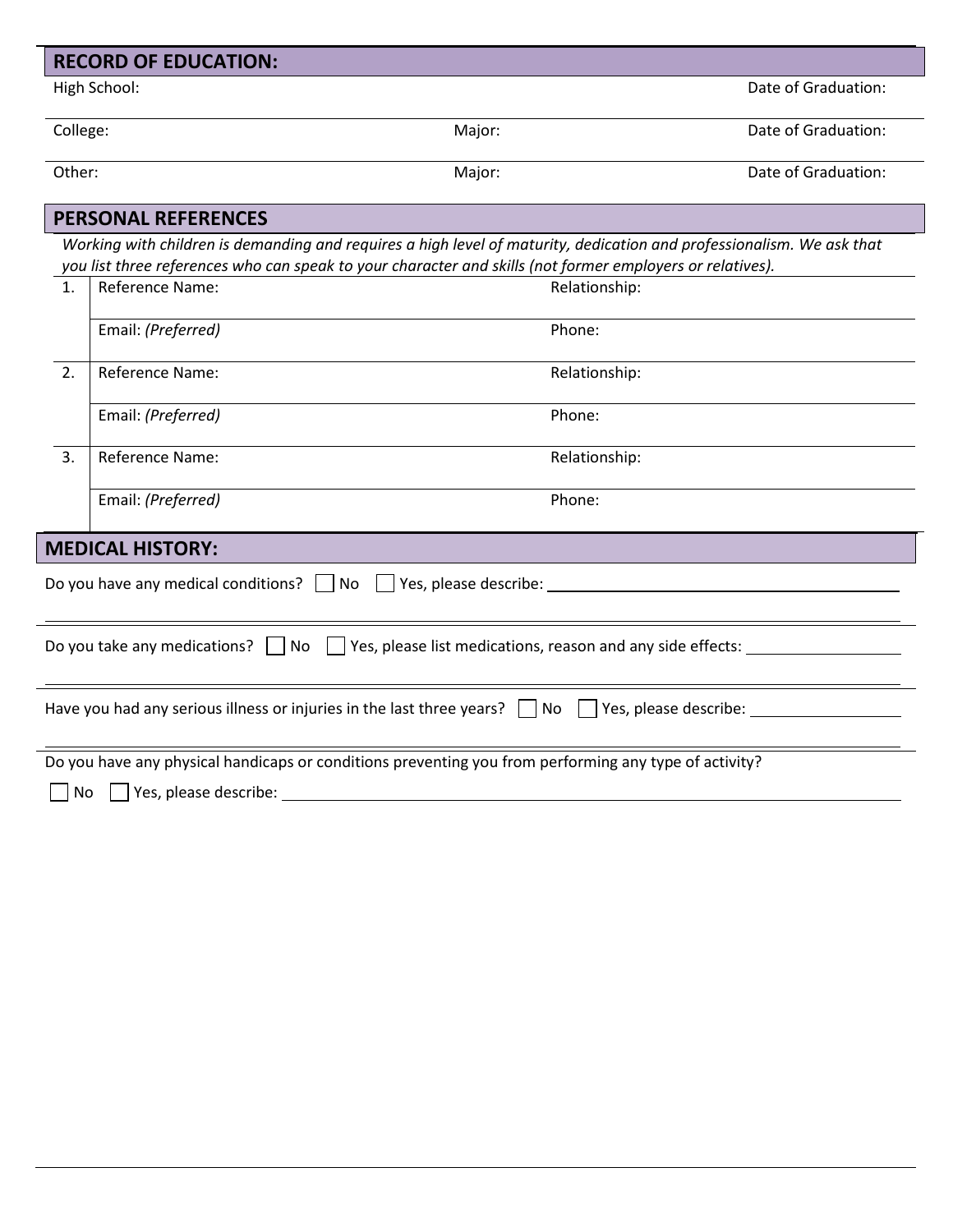| <b>CRIMINAL BACKGROUND:</b>                                                                                                                                                                                                                                                                                      |           |     |  |
|------------------------------------------------------------------------------------------------------------------------------------------------------------------------------------------------------------------------------------------------------------------------------------------------------------------|-----------|-----|--|
| If your records have been expunged pursuant to applicable law, you are not required to answer yes to the following<br>questions. If you are unsure whether to answer yes, we strongly suggest that you answer yes and fully disclose all incidents<br>to avoid any future risk of embarrassment upon disclosure. |           |     |  |
| 1. Have you ever been convicted or pleaded guilty to any crimes including municipal, state and/or<br>federal?                                                                                                                                                                                                    | No        | Yes |  |
| 2. Have you ever been arrested, convicted or pleaded guilty to a crime involving a child(ren)?                                                                                                                                                                                                                   | <b>No</b> | Yes |  |
| Have you ever been placed on probation, received a Suspended Execution, Suspended<br>Sentence or Suspended Imposition of Sentence for any offense involving a minor child (a<br>child under 18), or been placed on ANY local, state, or federal sexual registry?                                                 | No        | Yes |  |
| Have you ever been sued in a civil court of law where the allegations in the suit involved<br>illegal, inappropriate, or sexual conduct or contact with a minor child?                                                                                                                                           | No        | Yes |  |
| Have you ever resigned, been terminated or been asked to resign from a position,<br>whether paid or as a volunteer, due to a complaint(s) of sexual, physical or verbal abuse<br>of minors?                                                                                                                      | No        | Yes |  |
| 3. Have you ever been arrested, convicted or pleaded guilty to a sex-related crime?                                                                                                                                                                                                                              | No        | Yes |  |
| 4. Have you ever been arrested, convicted or pleaded guilty to a crime involving violence or threat<br>of violence?                                                                                                                                                                                              | No        | Yes |  |
| 5. Have you ever been arrested, convicted or pleaded guilty to a crime involving criminal activity<br>in drugs or alcoholic beverages?                                                                                                                                                                           | No        | Yes |  |
| 6. Have you ever been arrested or convicted of any other crime except a minor traffic violation?                                                                                                                                                                                                                 | No        | Yes |  |
| 7. Have you been arrested within the last three years for a crime in which there has not yet been<br>an acquittal or dismissal?                                                                                                                                                                                  | No        | Yes |  |
| If you answered "YES" to any of the above please explain.                                                                                                                                                                                                                                                        |           |     |  |

#### **REPRESENTATIONS AND RELEASE:**

I understand that for the church to carry on a RFK Camp, it has had to agree to abide by certain policies and parameters established by RFK, including strict policies against any form of child abuse, and that violation of these policies may be cause for dismissal. Child abuse is punishable by law, and the church is bound by law to report allegations of abuse or any inappropriate sexual contact to the proper authorities. ALL reporting is kept confidential, by law. All volunteers must commit to immediately report any behavior that seems suspicious, questionable, abusive or inappropriate between: childto-child, staff-to-child, and staff-to-staff.

If YOU are struggling with a sexual attraction to children, please opt out of service in the church's RFK Camp or any other child-serving organization and seek help. One option is: "Hope for the Heart" at (800) 488-HOPE (4673) or www.hopefortheheart.org.

I understand that I will be required to submit to a background check as a condition of acceptance as a volunteer, and that unsatisfactory results, refusal to cooperate, or any attempt to affect the results of these background checks will result in me being removed as a volunteer or volunteer applicant.

I hereby certify that all of the information provided by me in this Application (or in any other accompanying or required documents) is correct, accurate and complete to the best of my knowledge. I understand that the falsification, misrepresentation or omission of any facts in these documents may (or will) be cause for the denial of acceptance as a volunteer, or immediate removal as a volunteer, regardless of the timing or circumstances of discovery.

In consideration of the receipt and evaluation of this Application by the sponsoring Church, I hereby authorize you to contact any references, churches, youth groups, schools attended, former and present employers, charities, courts, and any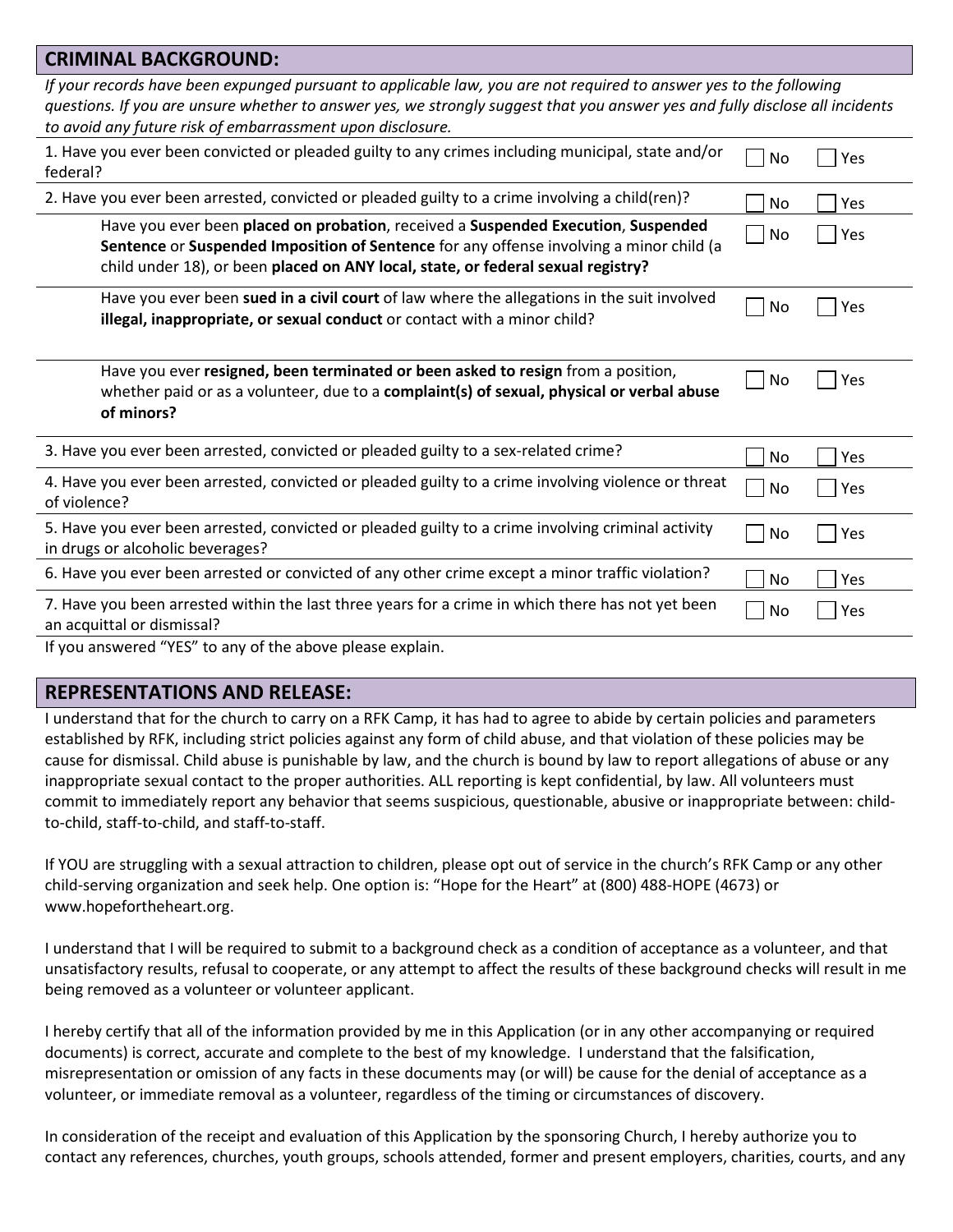other person, agency, or organization that may have information about me, and for them to provide to you such information (including opinions) that they may have regarding my character and fitness for working with children; I hereby release any such references, churches, youth groups, schools attended, former and present employers, charities, courts, and any other person, agency or organization who may have provided information about me, including record custodians, both collectively and individually, from any and all liability for damages of whatever kind or nature which may at any time result to me, my heirs, or family, on account of compliance or any attempts to comply with this authorization. I also agree to hold RFK, the sponsoring church, RFK Camp Leadership, and any other person to whom the release above applies, harmless from any damages, specifically including attorney fees and court costs, created by or relating to my unwarranted attempt to collect damages for providing information described above or any other unwarranted action by me in connection with this Application. I waive any right that I may have to inspect any information provided about me or by any person or organization identified by me in the Application process.

In addition, I hereby release, and agree that I, my successors, assignees, heirs, guardians and legal representatives will not make any claims or take any legal actions against, RFK or any of its affiliated organizations, or its officers, directors, employees, agents, or volunteers ("Released Parties"), for my injury, death, damage or loss, however caused, arising from or in connection with my participation in RFK activities, with the exception of my injury, death, damage or loss as the direct result of illegal or grossly negligent acts by RFK, and I will hold the Released Parties harmless from any costs or loss, including attorney fees and court costs, arising from or in connection with my activities in violation of these provisions.

I understand that submission of an application does not guarantee me acceptance as a volunteer. I further understand that should the church extend an offer to me as a volunteer, it is for no specific duration and may be revoked by either the sponsoring church, or me at any time, with or without cause.

I understand that none of the documents, policies, procedures, actions, statements of RFK, the sponsoring church, the RFK Leadership or their representatives and agents used during the volunteer application process is deemed an offer for a contract or in fact a contract, real or implied. If accepted as a volunteer, I agree to conform to the rules, regulations, policies, and procedures while serving as a volunteer, and understand that such compliance is a condition of remaining a volunteer.

All Royal Family KIDS Camps are operated as a ministry of a local Sponsoring Church or in conjunction with a local non-profit organization. As such, all volunteers will fall under the authority of the Camp Leadership as trained by the RFK National Office and under the authority and beliefs of the Sponsoring Church. The Sponsoring Church may or may not require membership or attendance of their church, but all volunteers need to understand that church leadership has authority over the operations and expectations of the RFK Camp and the churches beliefs will inevitably be evident in the selection process and operation of the RFK Camp as a ministry of their church.

I have carefully read the above Application and this Acknowledgement and Release and know and understand its contents; I also know the above is legally binding on me. I sign this Application and Release of my own free will.

Printed Name **Signature Signature Signature Constanting System Constanting Constanting Constanting Constanting Constanting Constanting Constanting Constanting Constanting Constanting Constanting Constanting Constan**